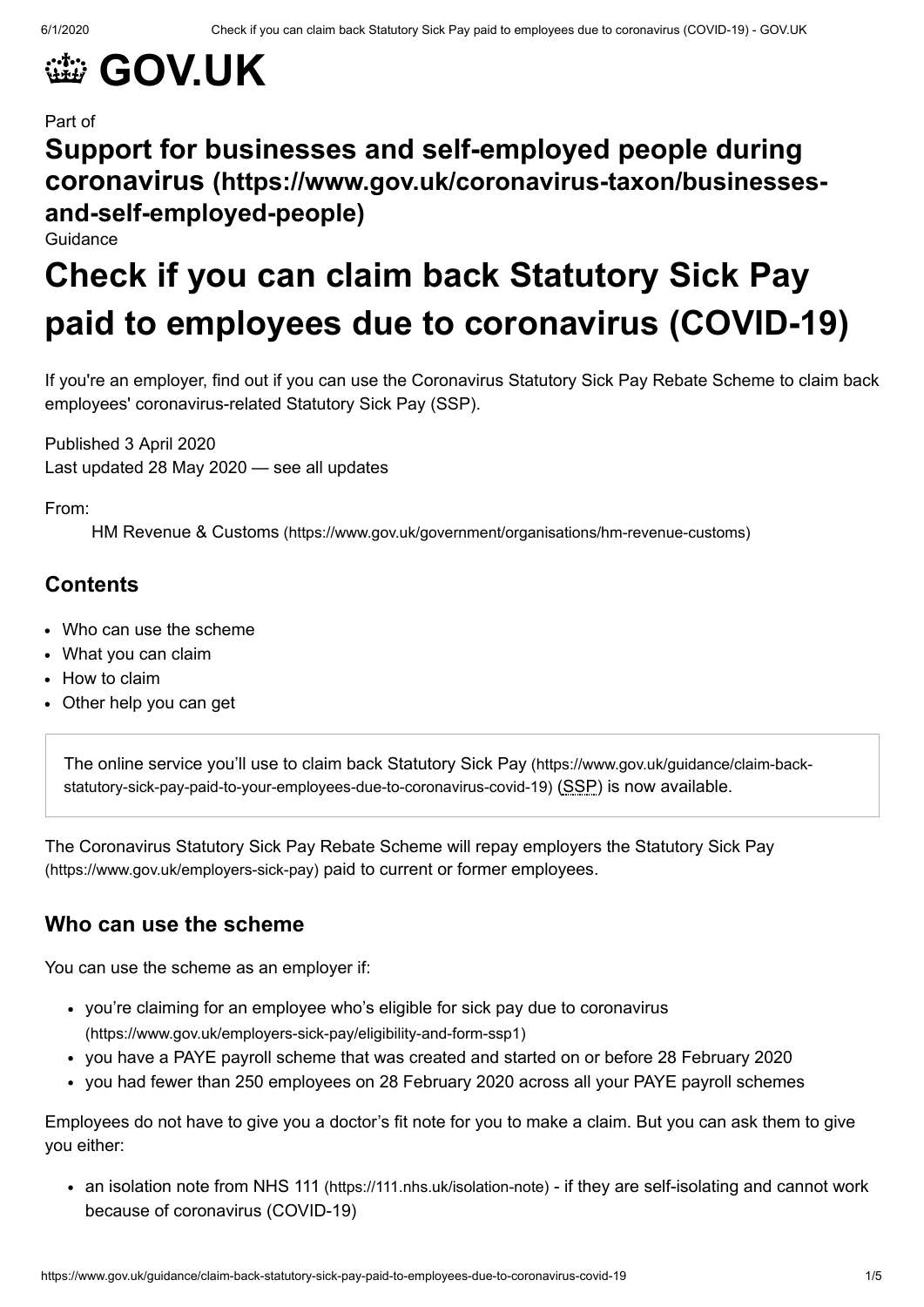the NHS or GP letter telling them to stay at home for at least 12 weeks because they're at high risk of severe illness from coronavirus

The scheme covers all types of employment contracts, including:

- full-time employees
- part-time employees
- employees on agency contracts
- employees on flexible or zero-hour contracts
- fixed term contracts (until the date their contract ends)

We will let you know when the scheme will end.

#### **If you're claiming for wage costs through the Coronavirus Job Retention Scheme**

You can claim back from both the Coronavirus Job Retention Scheme and the Coronavirus Statutory Sick Pay Rebate Scheme for the same employee but not for the same period of time.

#### **State aid limits**

Your claim amount should not take you above the state aid limits under the EU Commission temporary framework [\(https://ec.europa.eu/commission/presscorner/detail/en/ip\\_20\\_603\)](https://ec.europa.eu/commission/presscorner/detail/en/ip_20_603). This is when combined with other aid received under the framework. The maximum level of state aid that a business may receive is €800,000. There is a lower maximum for agriculture at €100,000 and aquaculture and fisheries at €120,000.

#### **Connected companies and charities**

Connected companies and charities can also use the scheme if their total combined number of PAYE employees was fewer than 250 on the 28 February 2020.

#### **Using an agent to do PAYE online**

If you use an agent who is authorised to do PAYE online for you, they will be able to claim on your behalf. You should speak to your agent about whether they are providing this service.

If you would like to use an agent, but do not have one authorised to do PAYE online for you, you can do that by accessing your HMRC online services (https://www.tax.service.gov.uk/bas-gateway/sign-in? [continue\\_url=/business-account?utm\\_source=Gov&origin=\)](https://www.tax.service.gov.uk/bas-gateway/sign-in?continue_url=/business-account?utm_source=Gov&origin=) and selecting 'Manage Account'.

You must be enrolled in PAYE online for employers to do this and will need to ask your agent for their agent ID. Your agent can get this from their HMRC online service for agents by selecting 'authorise client.'

You can also use this service to remove authorisation from your agent if you do not want it to continue after they have submitted your claim(s).

If an agent makes a claim on your behalf, you will need to tell them which bank account you would like the grant to be paid into. You must only provide bank details where a BACS payment can be accepted.

## <span id="page-1-0"></span>**What you can claim**

The repayment will cover up to 2 weeks Statutory Sick Pay starting from the first qualifying day of sickness, if an employee is unable to work because they:

- have coronavirus symptoms
- are self-isolating because someone they live with has symptoms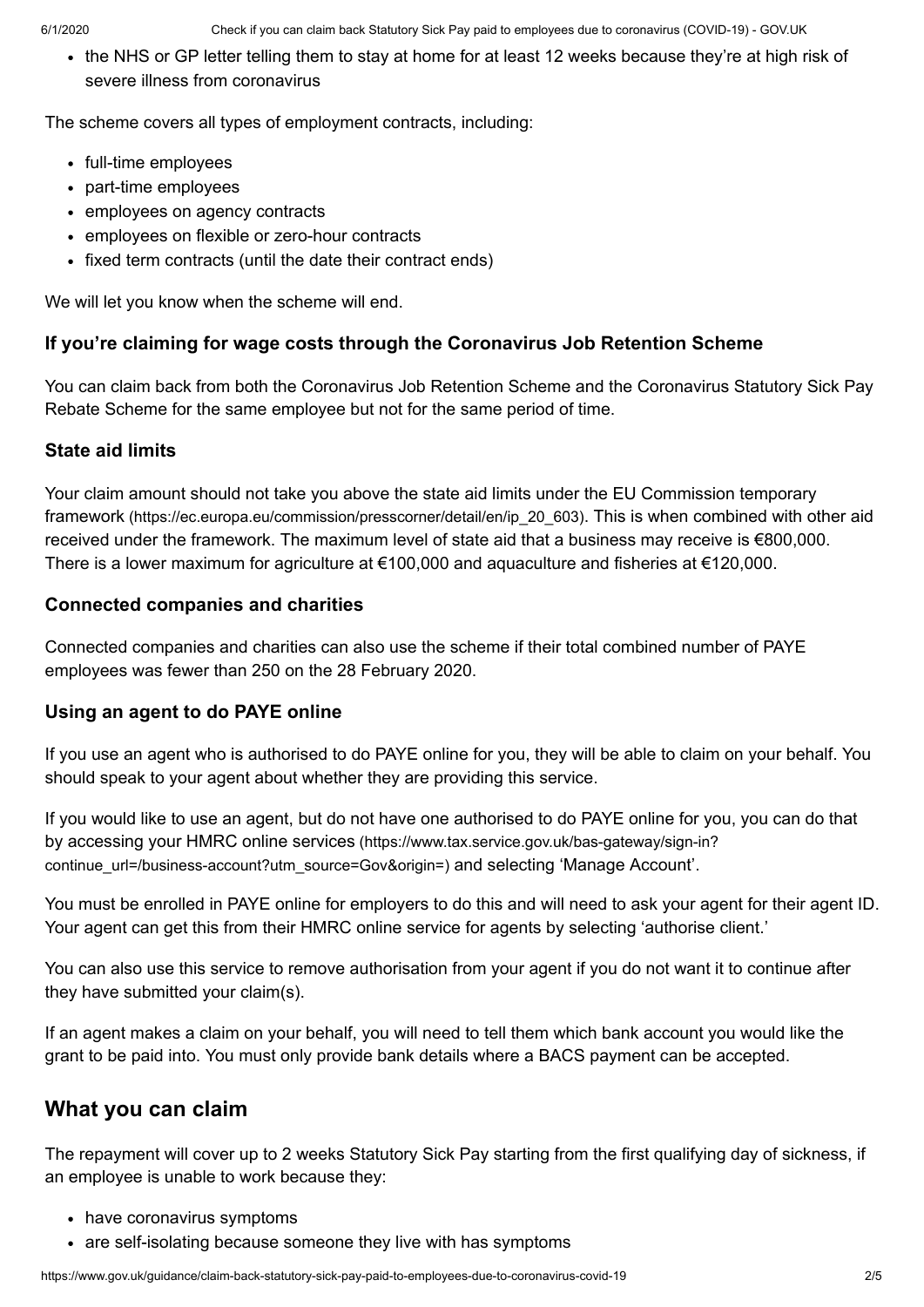- are self-isolating because they've been notified by the NHS or public health bodies that they've come into contact with someone with coronavirus
- are shielding [\(https://www.gov.uk/government/publications/guidance-on-shielding-and-protecting-extremely](https://www.gov.uk/government/publications/guidance-on-shielding-and-protecting-extremely-vulnerable-persons-from-covid-19)vulnerable-persons-from-covid-19) and have a letter from the NHS or a GP telling them to stay at home for at least 12 weeks

You can claim from the first qualifying day your employee is off work if the period of sickness started on or after:

- 13 March 2020 if your employee had coronavirus or the symptoms or is self-isolating because someone they live with has symptoms
- 16 April 2020 if your employee was shielding because of coronavirus
- 28 May 2020 if your employee has been notified by the NHS or public health bodies that they've come into contact with someone with coronavirus

A 'qualifying day' is a day an employee usually works on.The weekly rate was £94.25 before 6 April 2020 and is now £95.85. If you're an employer who pays more than the weekly rate of Statutory Sick Pay you can only claim up to the weekly rate paid.

Use the SSP calculator [\(https://www.gov.uk/calculate-statutory-sick-pay\)](https://www.gov.uk/calculate-statutory-sick-pay) to work out the actual amount.

## **Records you must keep**

You must keep records of Statutory Sick Pay that you've paid and want to claim back from HMRC.

You must keep the following records for 3 years after the date you receive the payment for your claim:

- the dates the employee was off sick
- which of those dates were qualifying days [\(https://www.gov.uk/employers-sick-pay/entitlement\)](https://www.gov.uk/employers-sick-pay/entitlement)
- the reason they said they were off work if they had symptoms, someone they lived with had symptoms or they were shielding
- the employee's National Insurance number

You can choose how you keep records of your employees' sickness absence. HMRC may need to see these records if there's a dispute over payment of SSP.

You'll need to print or save your state aid declaration (from your claim summary) and keep this until 31 December 2024.

## <span id="page-2-0"></span>**How to claim**

You must have paid your employees' sick pay before you claim it back.

You can claim back coranvirus-related Statutory Sick Pay using the online service [\(https://www.gov.uk/guidance/claim-back-statutory-sick-pay-paid-to-your-employees-due-to-coronavirus-covid-19\)](https://www.gov.uk/guidance/claim-back-statutory-sick-pay-paid-to-your-employees-due-to-coronavirus-covid-19).

If you use an agent who is authorised to do PAYE online for you, they will be able to claim on your behalf.

Employers who are unable to claim online should have received a letter on an alternative way to claim. Contact HMRC [\(https://www.gov.uk/government/organisations/hm-revenue-customs/contact/get-help-with-the-statutory](https://www.gov.uk/government/organisations/hm-revenue-customs/contact/get-help-with-the-statutory-sick-pay-rebate-scheme)sick-pay-rebate-scheme) if you have not received a letter and are unable to make any eligible claims online.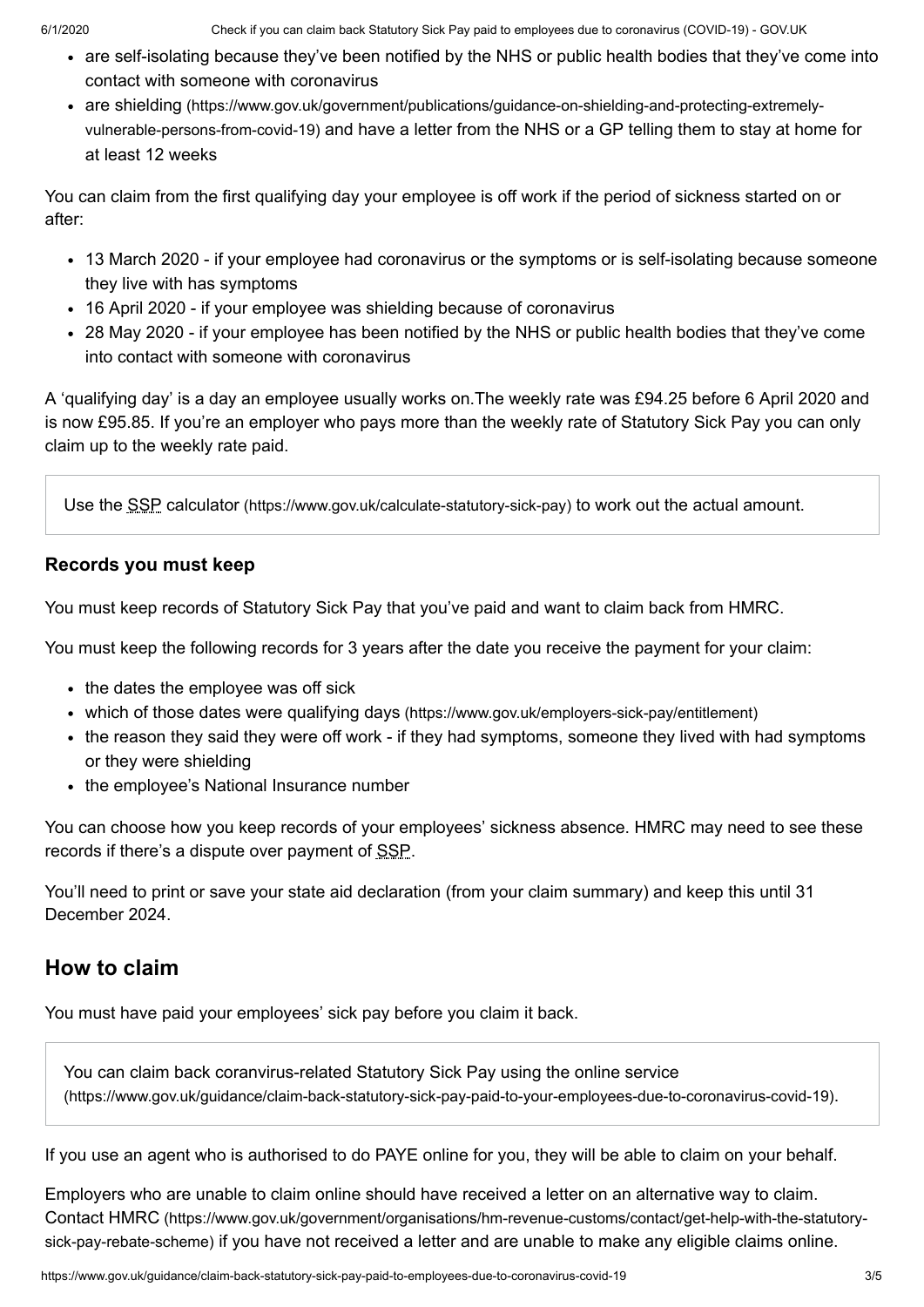## <span id="page-3-1"></span>**Other help you can get**

#### **Get help online**

Use HMRC's digital assistant [\(https://www.tax.service.gov.uk/ask-hmrc/virtual-assistant/support-for-coronavirus?](https://www.tax.service.gov.uk/ask-hmrc/virtual-assistant/support-for-coronavirus?VA=GOVUK) VA=GOVUK) to find more information about the coronavirus support schemes.

#### **Contacting HMRC**

We are receiving very high numbers of calls. Contacting HMRC unnecessarily puts our essential public services at risk during these challenging times.

You can contact HMRC [\(https://www.gov.uk/government/organisations/hm-revenue-customs/contact/get-help-with-the](https://www.gov.uk/government/organisations/hm-revenue-customs/contact/get-help-with-the-statutory-sick-pay-rebate-scheme)statutory-sick-pay-rebate-scheme) about the Coronavirus Statutory Sick Pay Rebate Scheme if you cannot get the help you need online.

<span id="page-3-0"></span>Published 3 April 2020 Last updated 28 May 2020 + show all [updates](#page-3-2)

<span id="page-3-2"></span>1. 28 May 2020

You can now claim for employees who are self-isolating because they've been notified by the NHS or public health bodies that they've come into contact with someone with coronavirus.

2. 26 May 2020

The online service you'll use to claim back Statutory Sick Pay (SSP) is now available.

3. 19 May 2020

The online service you'll use to reclaim Statutory Sick Pay (SSP) will be available from 26 May 2020.

4. 15 May 2020

Added guidance on getting ready to claim and what you'll need to make a claim.

5. 27 April 2020

We have added a Welsh translation.

6. 24 April 2020

We have added information relating to the EU Commission temporary framework. Claim amounts should not be above the maximum €800,000 of state aid under this framework.

7. 21 April 2020

We have added a Welsh translation.

8. 17 April 2020

Updated with information about using the Coronavirus Statutory Sick Pay Rebate Scheme to reclaim employees' Statutory Sick Pay if they are shielding and protecting people who are clinically extremely vulnerable to coronavirus (COVID-19).

9. 3 April 2020

First published.

## **Related content**

- Work out 80% of your employees' wages to claim through the Coronavirus Job Retention Scheme [\(https://www.gov.uk/guidance/work-out-80-of-your-employees-wages-to-claim-through-the-coronavirus-job-retention](https://www.gov.uk/guidance/work-out-80-of-your-employees-wages-to-claim-through-the-coronavirus-job-retention-scheme)scheme)
- Guidance and support for employees during coronavirus (COVID-19) [\(https://www.gov.uk/guidance/guidance-and-support-for-employees-during-coronavirus-covid-19\)](https://www.gov.uk/guidance/guidance-and-support-for-employees-during-coronavirus-covid-19)
- Claim for wages through the Coronavirus Job Retention Scheme (https://www.gov.uk/guidance/claim-for[wages-through-the-coronavirus-job-retention-scheme\)](https://www.gov.uk/guidance/claim-for-wages-through-the-coronavirus-job-retention-scheme)